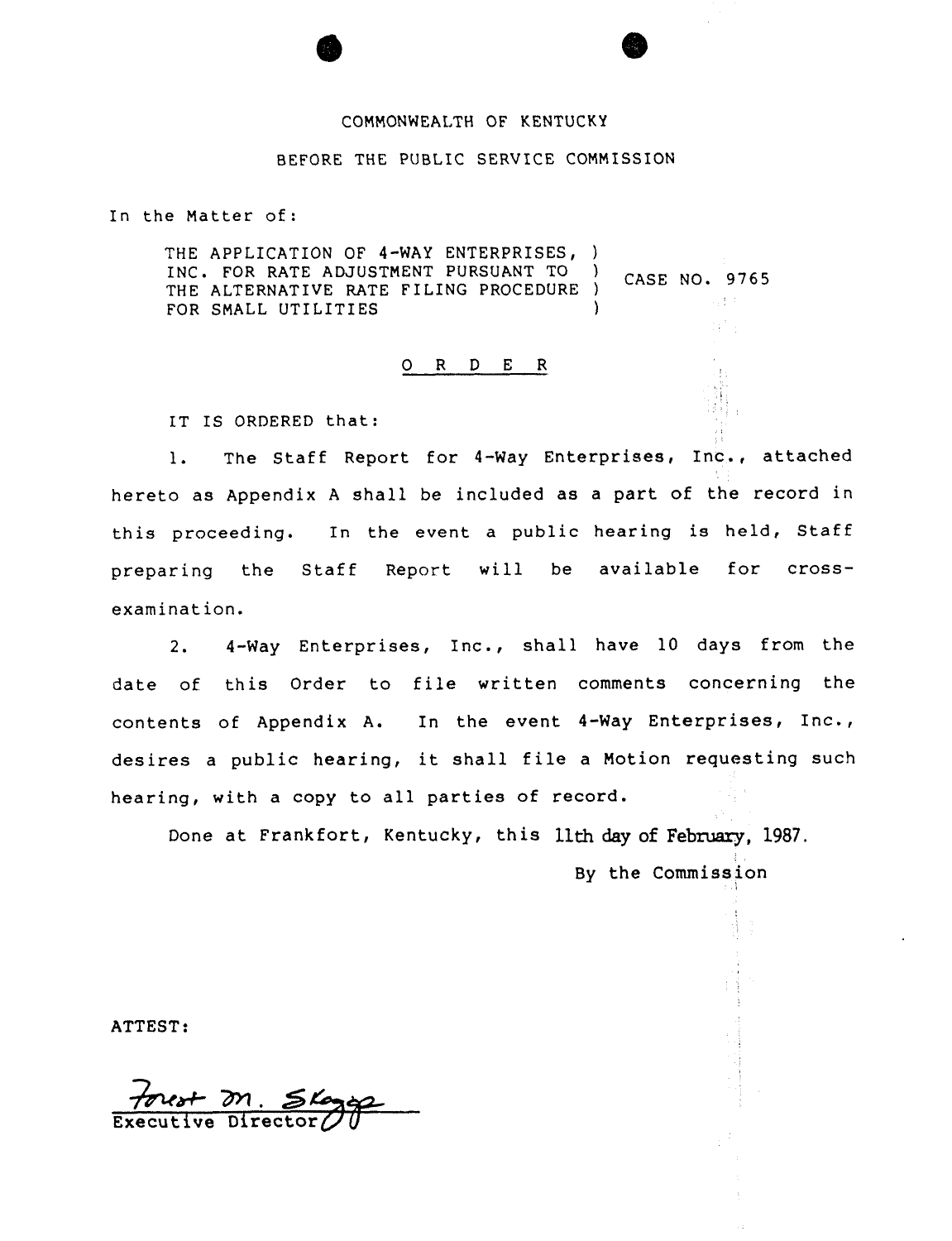# APPENDIX A

APPENDIX TO AN ORDER OF THE PUBLIC SERVICE COMMISSION IN CASE NO. 9765 DATED 2/11/87

# COMMONWEALTH OF KENTUC KY

BEFORE THE PUBLIC SERVICE COMMISSION

### STAFP REPORT

ON

## 4-WAY ENTERPRISES, INC.

Prepared By: Angela Schweickart Public Utilities Financial Analyst:, Senior Sewer and Water Revenue Requirement Branch Rates and Tariffs Division

 $\frac{1}{2}$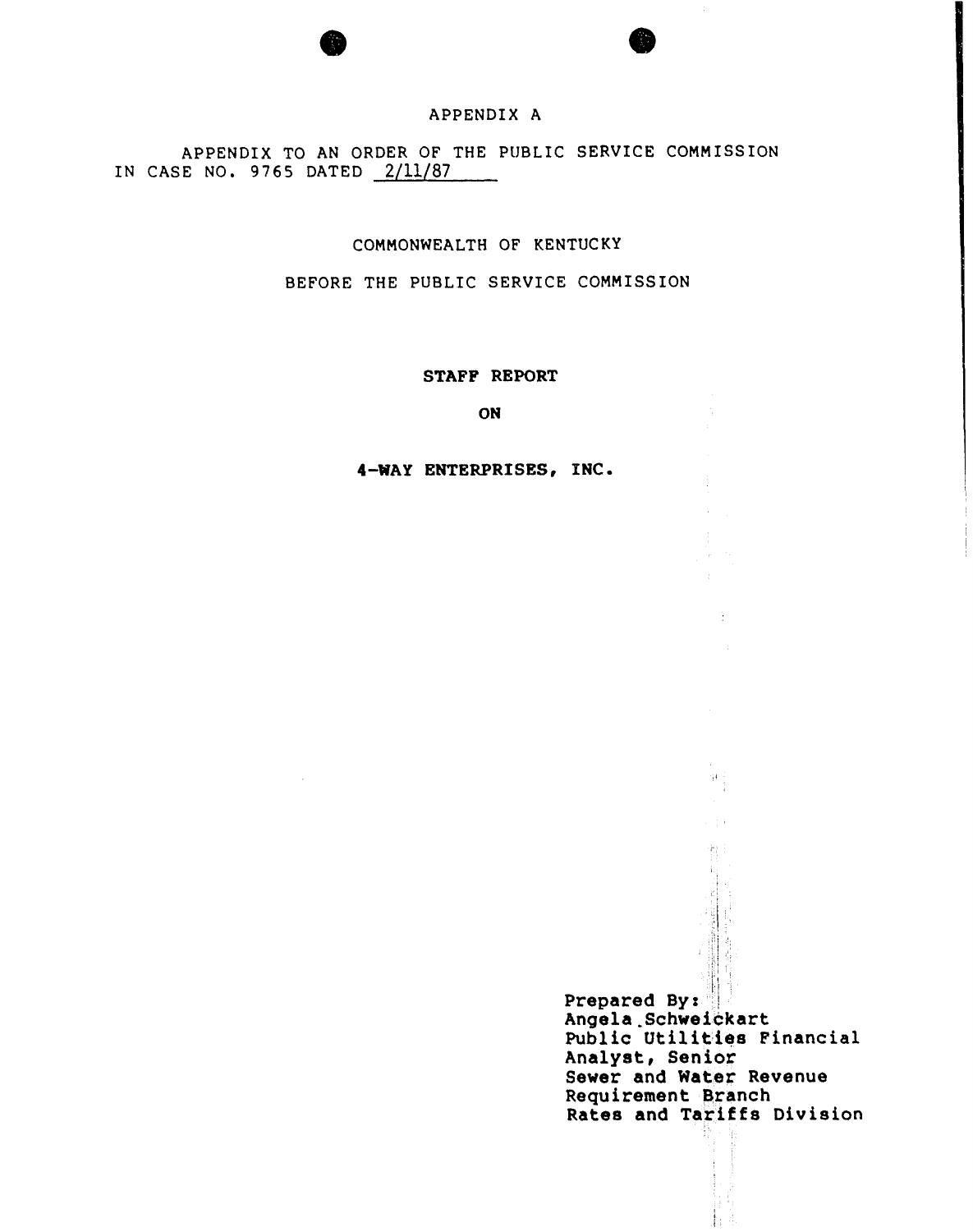# CONNONNEALTH GF KENTUCKY

 $\bullet$ 

# BEFORE THE PUBLIC SERVICE CONNISSION

### STAPP REPORT

ON

# 4-WAY ENTERPRISES, INC.

**CASE NO. 9765** 

Prepared Bys Angela Schweickart Public Utilities Financial Analyst, Senior Water and Sever Revenue Requirements Branch Rates and Tariffs Divisio

والمستركب والمستردين والمتراوية والمراوية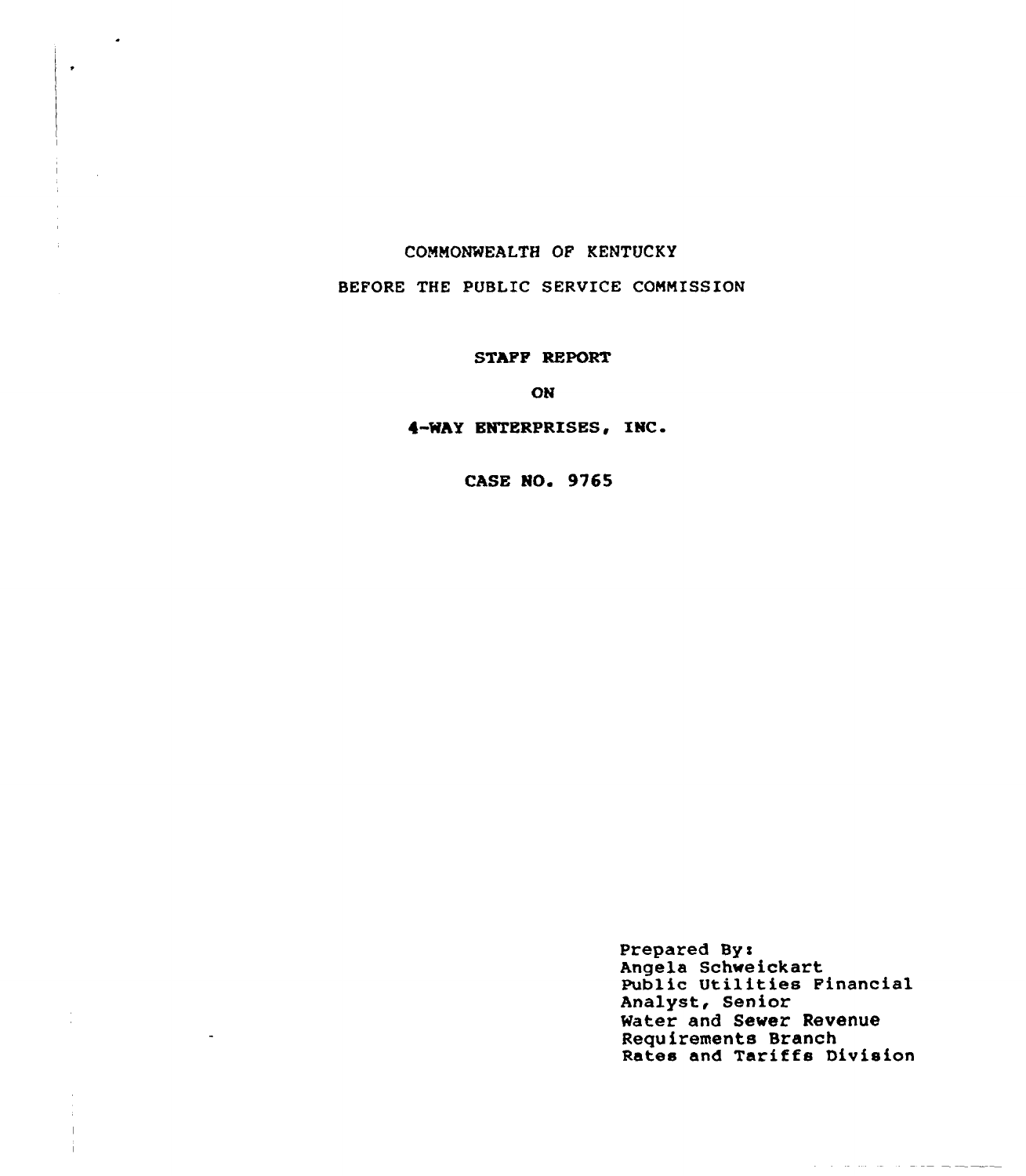# STAFF REPORT

# ON

# 4-WAY ENTERPRISES, INC.

# COOLBROQK SEWAGE TREATMENT PLANT

# CASE NO. 9765

# PREFACE

On November 19, 1986, 4-Way Enterprises, Inc., Coolbrook Sewage Treatment Plant, ("4-Way") filed an application seeking an increase in rates. The proposed rates would generate additional revenues of approximately \$14,994 over adjusted actual test year revenues of \$38,119, an increase of approximately 39 percent. As part of its endeavor to shorten and simplify the regulatory process for utilities, the Commission staff chose to perform <sup>a</sup> limited financial review of 4-Way's operations for the test year ending August 31, 1986. The Commission's objective was to eliminate the need for written data requests, decrease the time necessary to examine the application and, therefore, decrease the expense to the utility. Ns. Angela Schweickart and Nr. Nark Frost of the Commission's Division of Rates and Tariffs performed the review on December 9, 1986, at the offices of Weinberg and O'Koon, Certified Public Accountants, in Louisville, Kentucky.

On December 11, 1986, the Commission granted deviation from 807 EAR 5:076, Section <sup>1</sup> by allowing the test period to end on August 31, 1986.<br>
SCOPE

The scope of the review was limited to obtaining information to determine whether the operating expenses as reported in 4-Way'8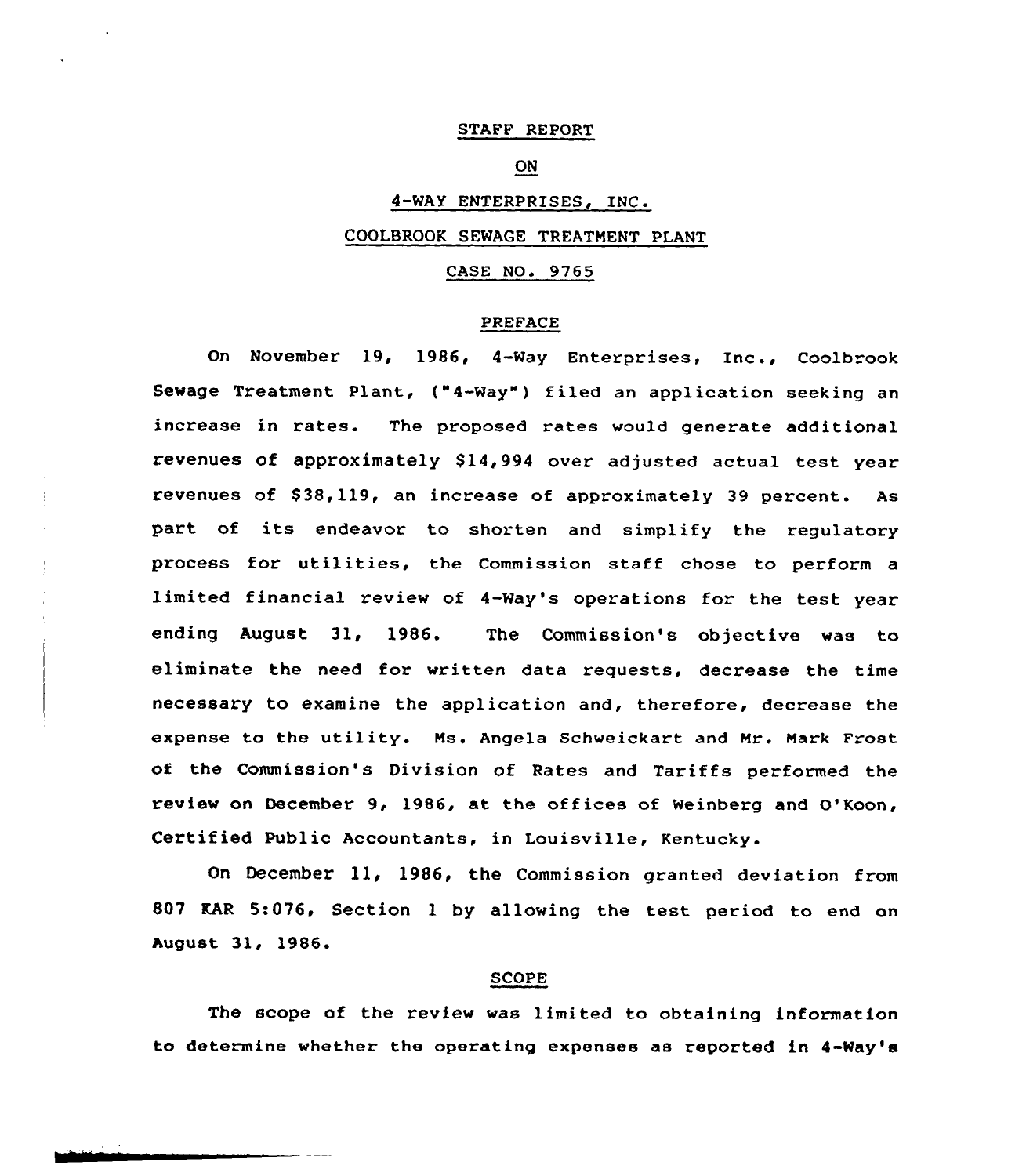application for the period ending on August 31, 1986, were representative of normal operations and to gather information to evaluate the pro forma adjustments proposed in 4-Way's filing. Expenditures charged to test year operations vere reviewed, including the invoices. Insignificant or immaterial discrepancies were not pursued and are not addressed herein.

### FINDINGS

## Operating Revenues

4-Way reported \$35,005 in operating revenues per the application. However, the limited review revealed that the actual revenues for the test period was \$39,119. Since 4-way has based the proposed increase on 253 customers, the average number during the test year, Staff is of the opinion that test year operating revenues should be normalized. Therefore, operating revenues have been increased by  $$3,127$  to a level of  $$38,132$  based upon 253 customers and the current monthly rate of \$12.56.

### Operation and Maintenance Expenses

In the course of the audit, Staff examined invoices related to test period operation and maintenance expenses. In its filing, 4-Way proposed increases totaling \$2,380 to operation and maintenance expenses. These proposed pro forma adjustments are discussed in the following sections.

# Collection Expense

4-Way's collection expense is based upon 15 percent of gross operating revenues. Due to the aforementioned adjustments resulting in an increase in operating revenues, the test year

 $-4-$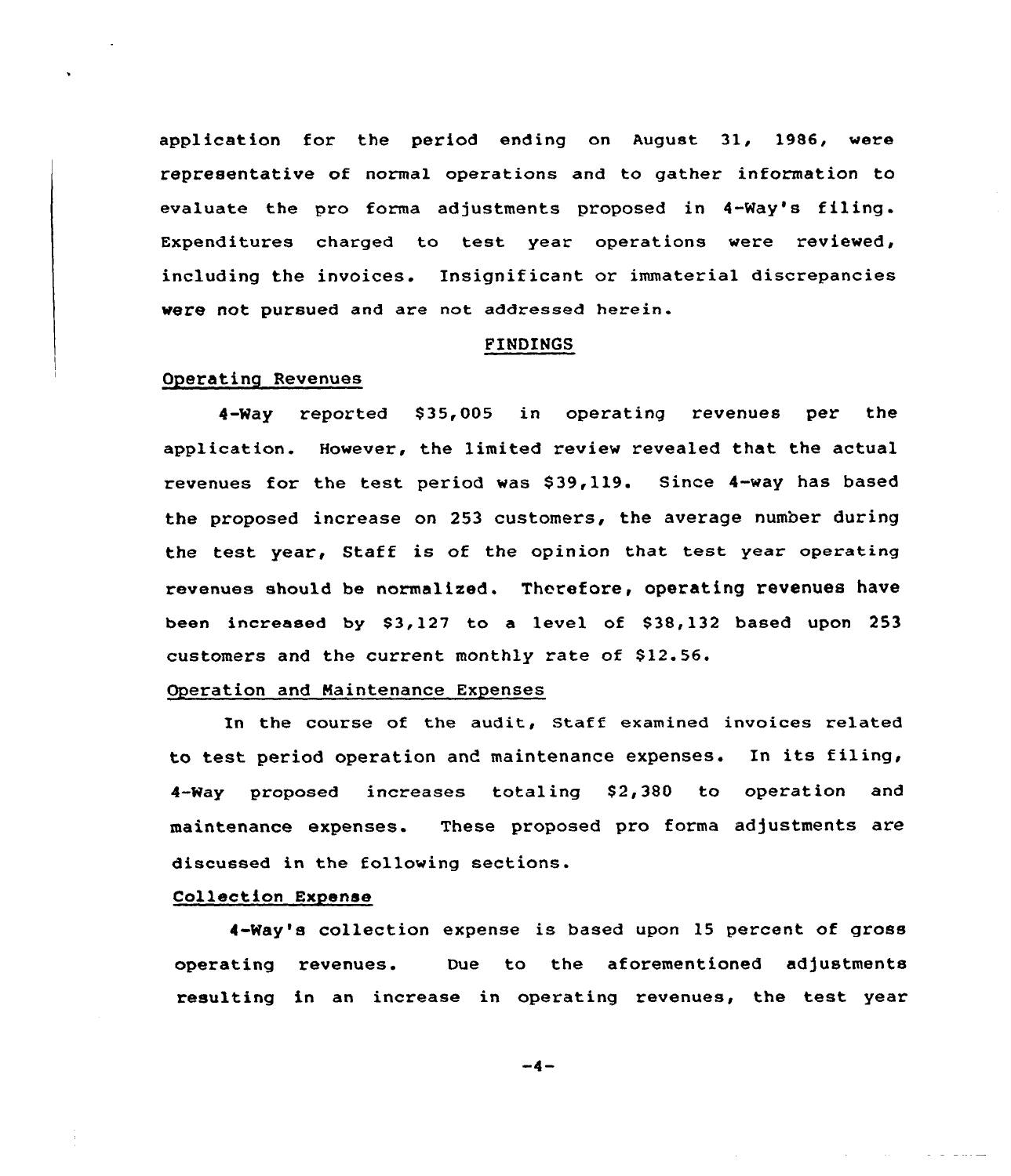collection expense has been increased by \$469 to a level of  $$5,720.<sup>1</sup>$ 

### Insurance Expense

4-way reported insurance expense of 8904 for the test period. During the course of the review, 4-Way provided the current insurance liability invoice which is slightly higher than the test year expense. Therefore, the test year insurance expense has been increased by \$14 to reflect the current charges.

### Legal and Accounting Expenses

4-Way reported legal and accounting expenses totaling BB26 for the test period. Pursuant to the Uniform System of Accounts, legal fees associated with easements should be capitalized and charged to the land account. Therefore, the legal expenses relating to easements have been reclassified resulting in a 8396 decrease in legal and accounting expenses.

### Management Fee and Rent Expense

Per the application, 4-Way reported \$3,600 of management fees for the test year. The review revealed that half of this expense was rental expense for office space, office equipment, and use of a truck. Therefore, the management fee expense of \$3,600 has been reduced to \$1,800 while establishing rental expense of \$1,800 to properly reflect the actual services received.

# Purchased Water Expense

4-Way reported purchased water expense of \$4,480 for the test year. The limited review revealed that the actual expense for the

1 Normalized Revenues  $$38,132$  X 15 percent =  $$5,720$ .

a complete contractor of the second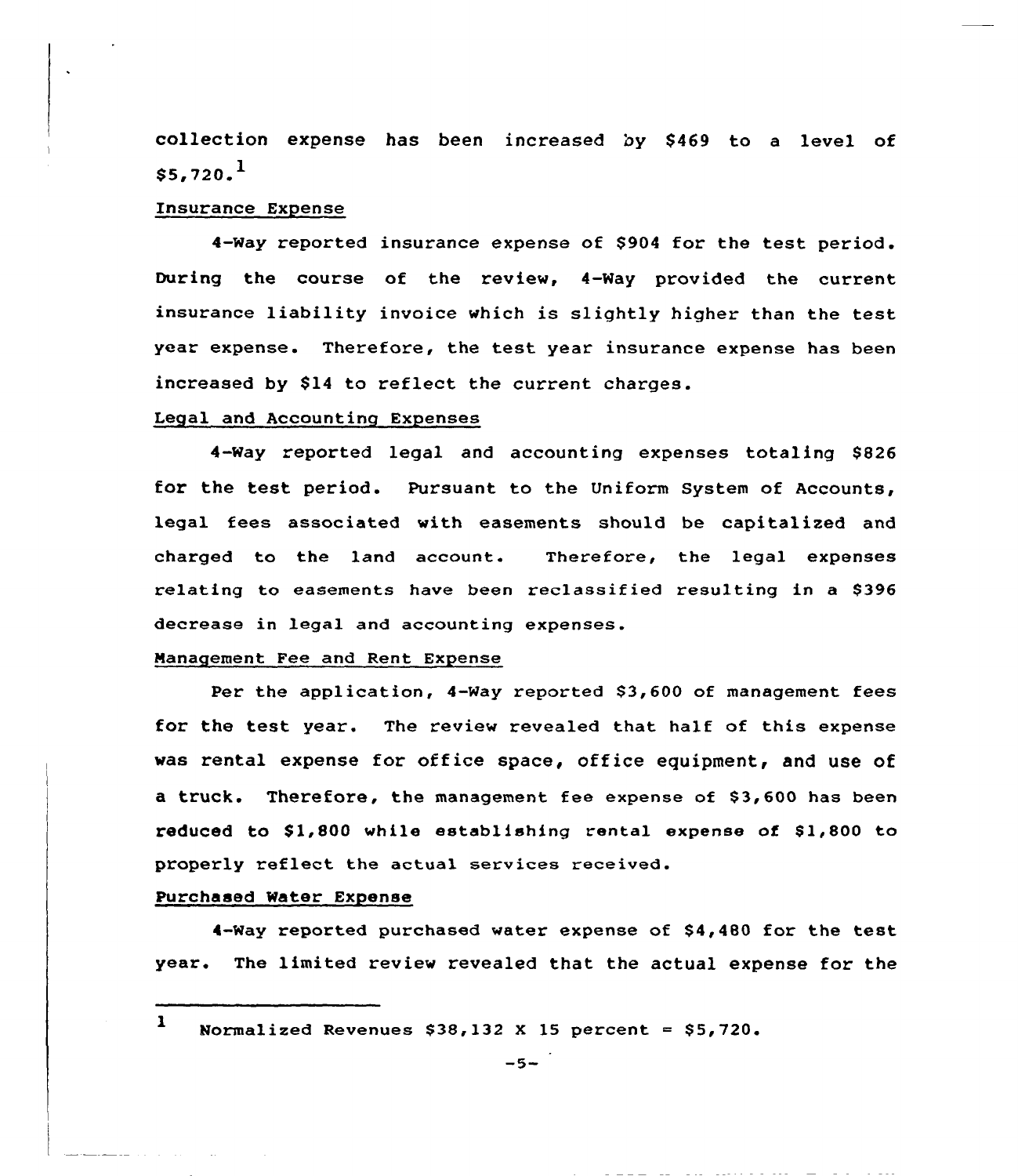test period was \$4,425. Thus, the purchased water expense has been decreased by \$55.

### Fuel and Power Expense

4-Way reported fuel and power expense of \$16,620 for the test year. The limited review revealed that the actual test year fuel and power expense was \$14,502. Therefore, the fuel and power expense has been decreased by \$2,118.

## Repairs Expense

4-Way reported \$4,427 of repairs expense for the test year. 4-Way expensed \$661 associated with painting the plant. It is Staff's opinion that this is not an annual expense and, thus, should be capitalized and amortized over <sup>5</sup> years to reflect normal operating conditions. Therefore, the repairs expense has been decreased by \$661 to a level of \$3,766.

### Depreciation Expense

)<br>Liha sampangan

**Contractor** 

4-Way reported depreciation expense of \$1,905 for the test period. It is Staff's opinion that depreciation on contributed property should not be allowed for rate-making purposes as the utility did not incur the cost of the assets. Therefore, based upon the percentage of contributions to the gross plant account, \$ 1,524 of the test year depreciation expense has been disallowed for rate-making purposes.

With regard to the capitalization of the aforementioned \$661 expense for painting the plant, the allowed depreciation expense

 $-6-$ 

<u>and an international programmation</u>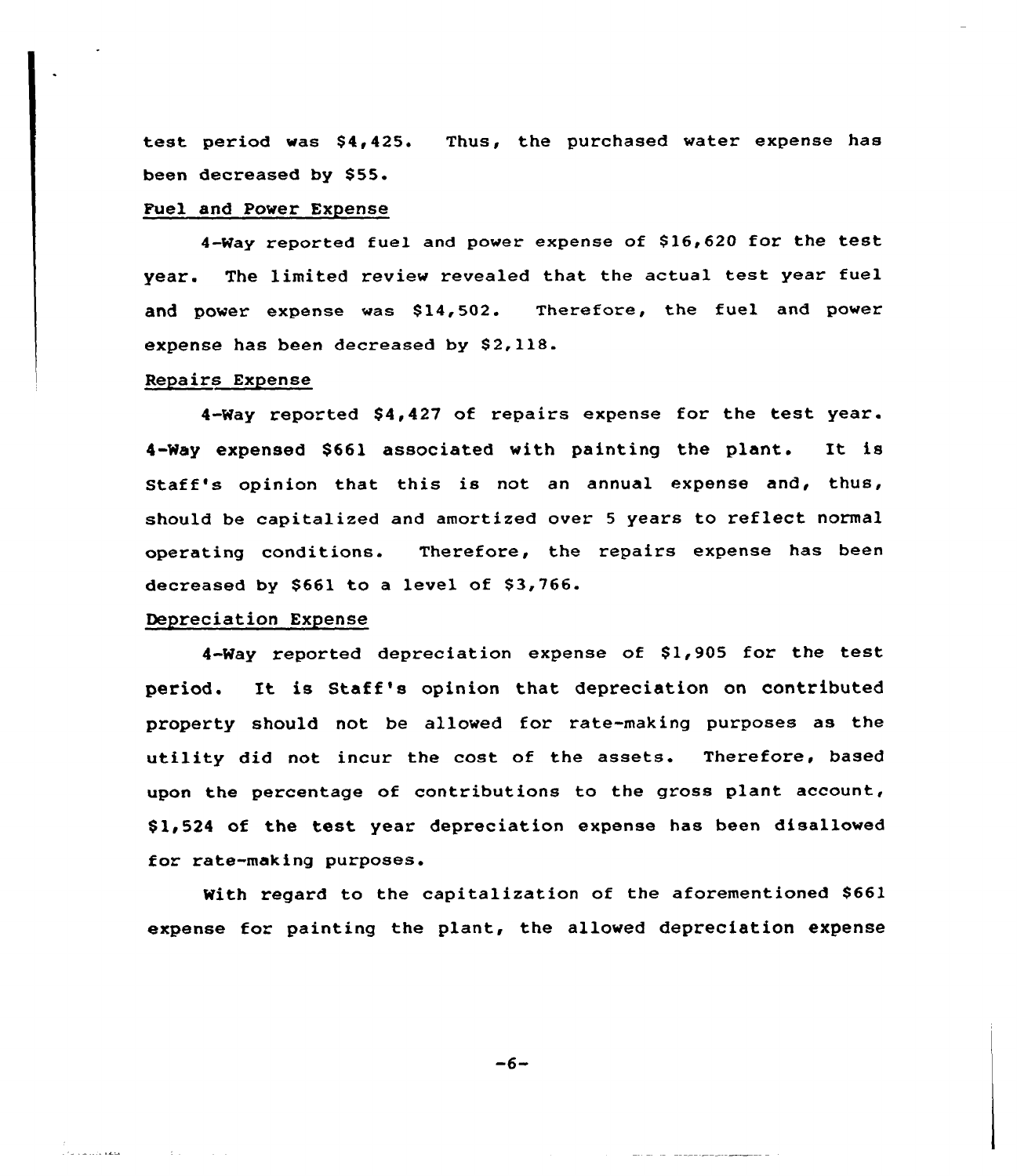has been increased by  $$132.^2$  Therefore, the test year depreciation expense has been decreased by \$1,392.

### Permit Fees

4-Way proposed a \$425 adjustment to test vear operating expenses based upon invoices for permit fees received outside the test period. Franklin County has established a new \$250 permit the utility must obtain annually. In addition, 4-Way received an \$880 invoice for its KPDES permit. Since the KPDES permit covers 5 years, 4-Way proposed to include 20 percent of the cost of the permit in test year operating expenses. Since these costs are known and measurable, Staff has included the \$ 425 proposed pro forma adjustment in operating expenses.

# Rate Case Expense

4-Way stated in the applicaticn that the accounting and legal fees associated with the rate application are estimated to total \$ 3,400 and proposed to amortize the expense over <sup>3</sup> years.

The Commission established the alternative rate fi1ing procedure to help small utilities lower and even eliminate some of the expenses associated with filing a rate application. The Commission stated in Case No. 9676, Newmarket, Inc. Sewage Plant Alternative Rate Filing, that rate case expenses totaling approximately \$1,000 are deemed reasonable. Staff believes that the amount included by 4-Way in the application is excessive.

<sup>A</sup> copy of the estimated invoice for legal services provided to Staff contained services that need not have been performed by

<sup>2</sup>  $$661$   $\rightarrow$  5 years = \$132 Annual depreciation expense.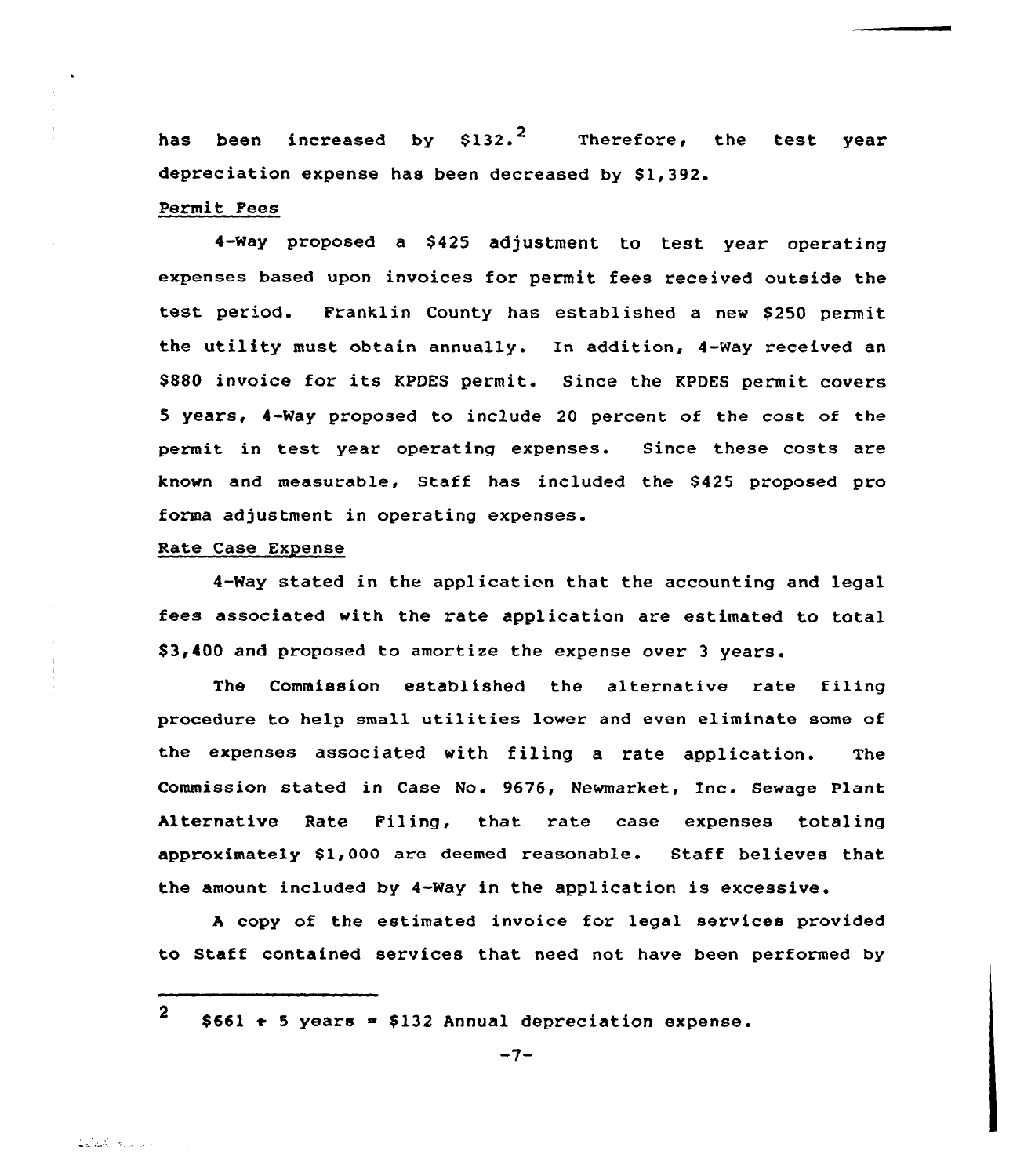an attorney, such as attending the filing of the application and attending the filing of notices. In addition, the invoice contained estimated costs for preparation for and attendance at the hearing. Pursuant to 807 KAR 5:076, the alternative rate filing procedure eliminates the necessity for formal hearings in most cases.

Staff is of the opinion that \$1,000 in rate case expenses is adequate given the complexity of the filing. Staff has, therefore, amortized the \$1,000 of allowed rate case expenses over a 3-year period resulting in a \$333 increase in operating expenses.

### SUMMARY

Based on the recommendations proposed by Staff in this report 4-Way's operations are as follows:

|                      | Per the<br>Application | Staff<br>Adjustments     | Recommended |
|----------------------|------------------------|--------------------------|-------------|
| Revenues             | \$35,005               | 53,127                   | \$38,132    |
| Operating Expenses:  |                        |                          |             |
| Chemicals            | \$<br>263              |                          | S.<br>263   |
| Collection Expense   | 5,251                  | \$<br>469                | 5,720       |
| Depreciation         | 1,905                  | $\langle 1, 392 \rangle$ | 513         |
| Insurance            | 904                    | 14                       | 918         |
| Interest             | 294                    |                          | 294         |
| Legal and Accounting | 826                    | < 396                    | 430         |
| Management Pee       | 3,600                  | $1, 800>$                | 1,800       |
| Rent                 | 0                      | 1,800                    | 1,800       |
| Office Supplies      | 46                     |                          | 46          |
| Sludge hauling       | 2,460                  |                          | 2,460       |
| Taxes and Licenses   | 400                    |                          | 400         |
| Testing              | 460                    |                          | 460         |
| Purchased Water      | 4,480                  | $<55$ >                  | 4,425       |
| Fuel and Power       | 16,620                 | < 2, 118 >               | 14,502      |
| Routine Maintenance  | 2,400                  |                          | 2,400       |
| Repairs              | 4,427                  | <661                     | 3,766       |
| Telephone            | 23                     |                          | 23          |
| Permits              | o                      | 425                      | 425         |
| Rate Case Expense    | 0                      | 333                      | 333         |

 $-8-$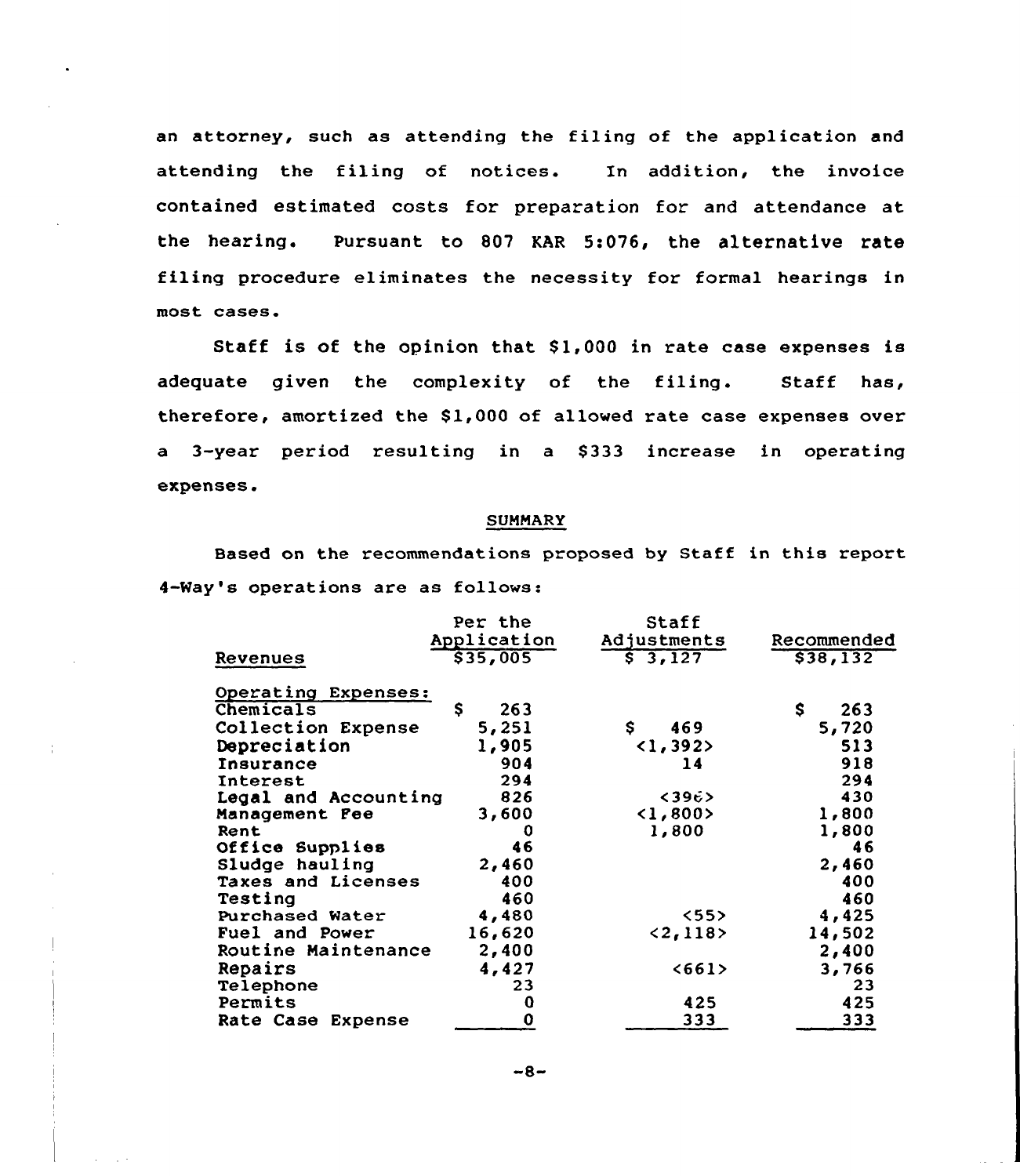| Total Operating<br><b>Expenses</b> | 44,359    | (3, 381) | 40,978    |
|------------------------------------|-----------|----------|-----------|
| Net Income                         | \$<9,354> | \$6,508  | \$<2,846> |

Staff is of the opinion that this margin is neither fair, just, nor reasonable as required by KRS 278.030. Staff is further of the opinion that the proposed operating ratio method for determining revenue requirements is appropriate and that an operating ratio of .88 is reasonable. However, Staff is of the opinion that total operating expenses should be adjusted to reflect the increase in collection fees expense due to the increase in revenues. Therefore, Staff recommends that 4-Way be allowed to increase its revenues on an annual basis by \$10,167 calculated as follows:

Operating  $\epsilon$  Operating expenses \$40,978 - Adjusted Test Year<br>Revenues Collection Expense \$5,720 + .15 (operating reve Collection Expense  $$5,720 + .15$  (operating revenues) <sup>~</sup> 88 Operating revenues =  $$48,299$ Less Annualized Test period Revenues <38,132>

|  | Required Increase | \$10,167 |
|--|-------------------|----------|
|--|-------------------|----------|

Respectfully Submitted,

AngeQa Sdhweickart Public Otilities Financial Analyst, Senior Water and Sewer Revenue Requirements Branch Rates and Tariffs Division